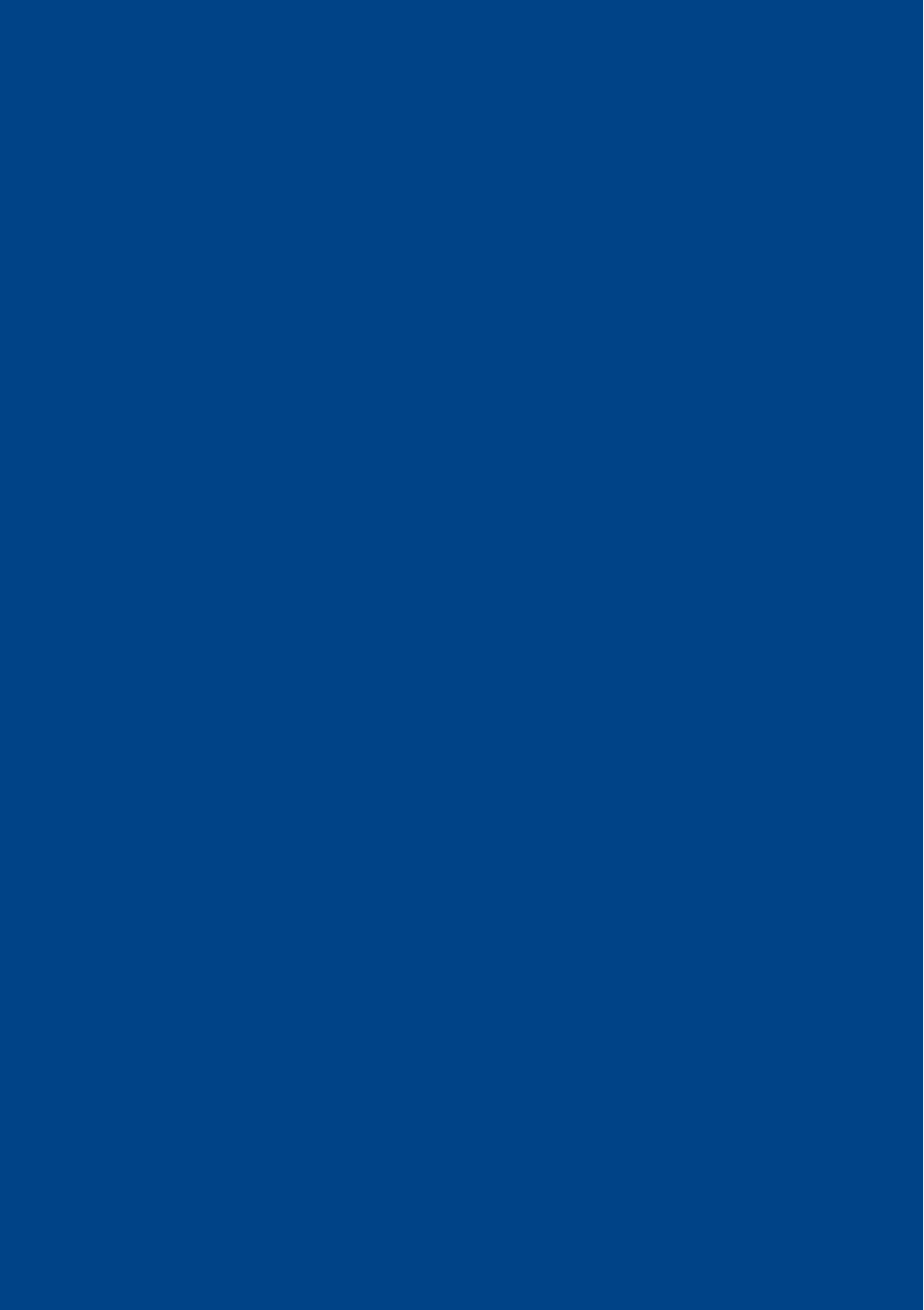# Invitation to the Annual General Meeting of Shareholders 2018 of LEM HOLDING SA

LEM's Board of Directors is pleased to invite you to the Annual General Meeting of Shareholders.

#### Date and time

Thursday, 28 June 2018, at 15.30 hours (CEST), doors open at 15.00 hours (CEST)

#### Place

University of Fribourg, Auditorium A 120, Boulevard de Pérolles 90, 1700 Fribourg/ Freiburg, Switzerland

#### Public transportation

Take train to Fribourg/Freiburg SBB/CFF train station and change to TPF bus #1 (direction Marly, Gérine) or #3 (direction Fribourg, Charmettes). Exit at the bus stop Fribourg, Charmettes. The University is across the street.

#### Car parking

Car parking of the Ecole d'ingénieurs at Boulevard de Pérolles 80, 1700 Fribourg/ Freiburg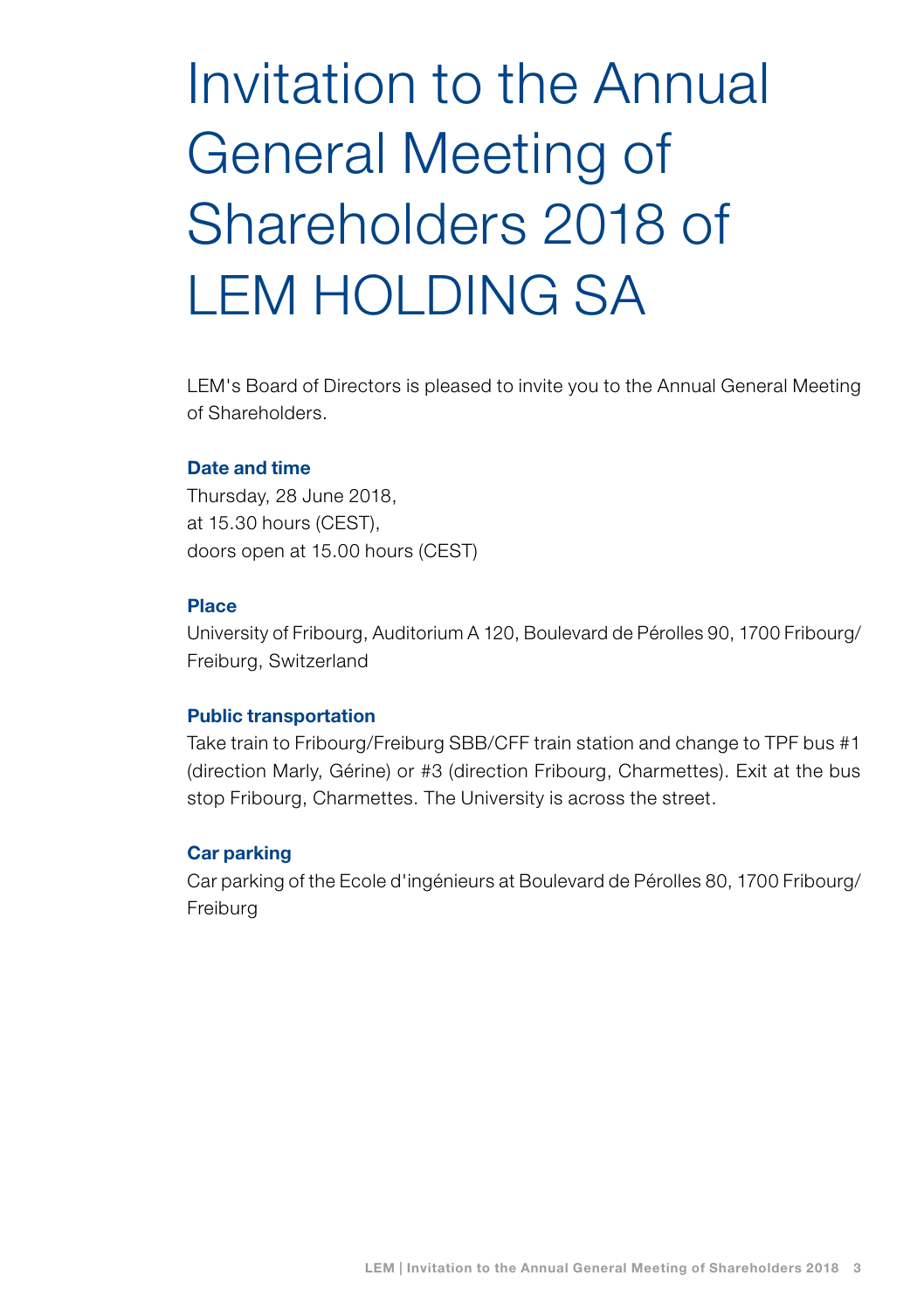# Agenda and Proposals

## 1 Reporting for financial year 2017/18

- Management report and consolidated financial statements of the LEM Group
- Annual financial statements of LEM HOLDING SA
- Auditors' reports
- 1.1 Approval of the management report, the consolidated financial statements of the LEM Group, the annual financial statements of LEM HOLDING SA as at 31 March 2018, reports of the statutory auditors Proposal: The Board of Directors proposes that the management report, the consolidated financial statements of the LEM Group and the annual financial statements of LEM HOLDING SA be approved.

1.2 Consultative vote on the Compensation Report 2017/18 Proposal: The Board of Directors recommends that the Compensation Report as per pages 26 to 29 of the Annual Report be accepted (nonbinding consultative vote).

Explanation: The Compensation Report contains the principles governing the compensation paid to the Board of Directors and the Executive Management and reports on the amounts paid to the members of both bodies for the financial year 2017/18.

## 2 Appropriation of available earnings and distribution

Proposal: The Board of Directors proposes that the total available earnings for the financial year 2017/18 of LEM HOLDING SA be allocated as follows:

| <b>Total available earnings</b>                      | 53'041 |
|------------------------------------------------------|--------|
| Net profit of the financial year                     | 31'898 |
| Variation of treasury shares                         | (185)  |
| Balance brought forward from previous financial year | 21'328 |
| (in CHF thousands)                                   |        |

#### Proposal of the Board of Directors

| Ordinary dividend             | (45'562) |
|-------------------------------|----------|
| Balance to be carried forward | 7'479    |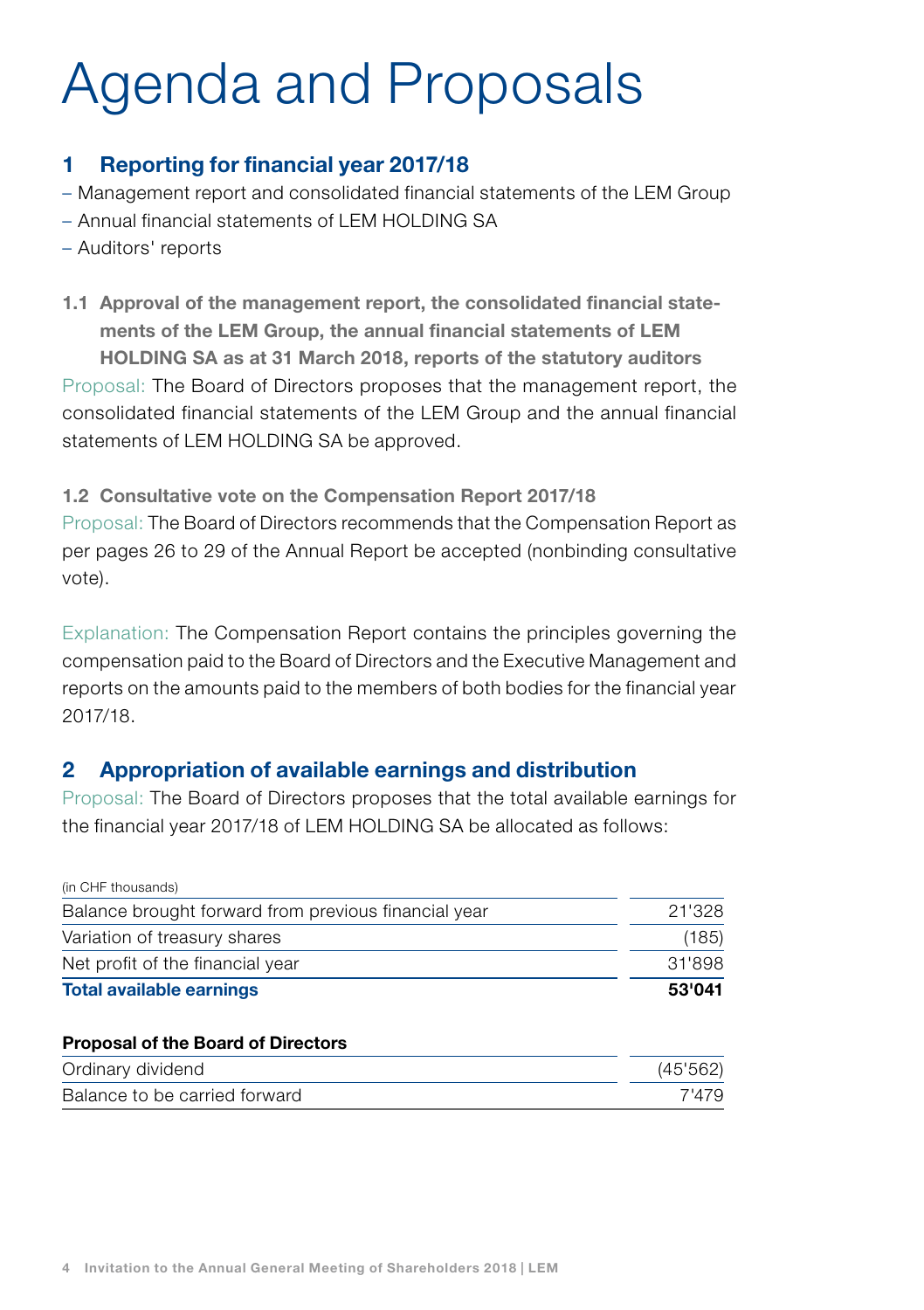Explanation: The Board of Directors proposes the distribution of an ordinary dividend of CHF 40 per share. Net of the Swiss withholding tax of 35%, this is an ordinary net cash dividend of CHF 26 per share. The shares will be traded exdividend as of 3 July 2018. The net dividend will be paid on 5 July 2018. Shares held by LEM HOLDING SA or any of its subsidiaries are not entitled to dividends.

## 3 Discharge of the Board of Directors and the Executive **Management**

Proposal: The Board of Directors proposes that the members of the Board of Directors and the Executive Management be granted discharge for the financial year 2017/18.

### 4 Approval of the compensation of the Board of Directors

Proposal: The Board of Directors proposes that the shareholders approve a maximum aggregate amount of compensation of the members of the Board of Directors for the term of office from the Annual General Meeting 2018 until the Annual General Meeting 2019 of CHF 1'100'000.

Explanation: The proposed maximum aggregate amount of CHF 1'100'000 is composed of the following (nonbinding) components:

- Gross fixed compensation of CHF 910'000 based on the gross Board of Directors membership fees (CHF 250'000 for the Chairman and CHF 80'000 for each member) and the Committee membership fees (CHF 40'000 for the Committee's chairman and CHF 20'000 for each member) for the six members of the Board of Directors proposed for election or re-election under agenda item 6 below. For further details on the system of compensation of the Board of Directors, please refer to the Compensation Report 2017/18 on pages 26 to 29 of the Annual Report; plus
- Related employer contributions to social security; plus
- Reserve amount which allows for flexibility in the event of extraordinary events such as significant additional workload of all or certain members of the Board of Directors that requires additional compensation, including membership in ad hoc committees, or an increase in mandatory social security contributions due to a change of applicable contribution rates.

Members of the Board of Directors do not receive any variable compensation. The actual payout to the members of the Board of Directors for the term of office from the Annual General Meeting 2018 until the Annual General Meeting 2019 will be disclosed in the Compensation Report 2018/19.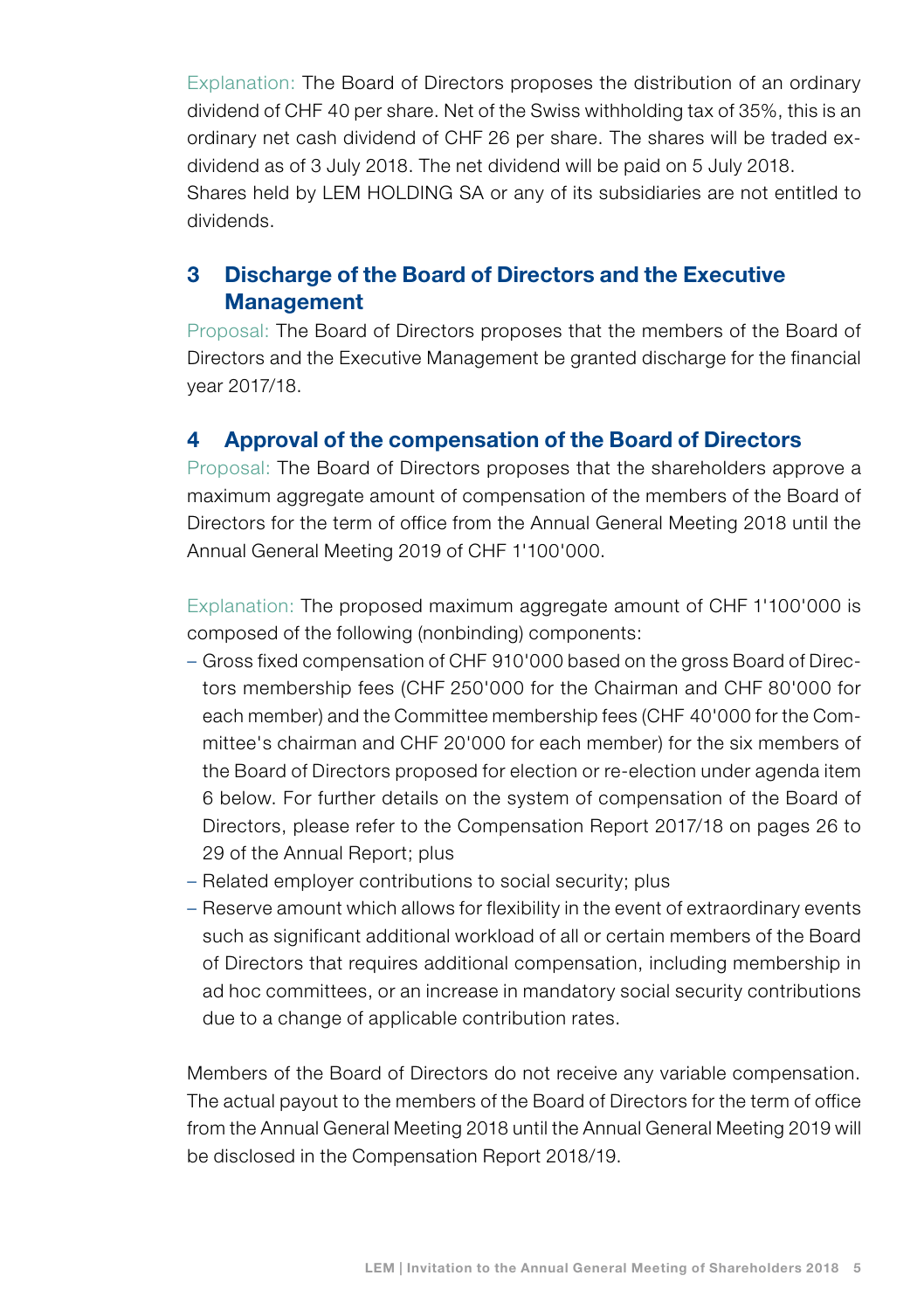## 5 Approval of the compensation of the Executive Management

The approval of the compensation of the members of the Executive Management is divided into three separate votes:

- 1. The first approval relates to the gross short-term variable compensation to be paid to the members of the Executive Management under the Leadership for Results (L4R) plan – Short-Term Incentive for financial year 2017/18 (retrospective approval).
- 2. The second approval relates to the maximum gross long-term variable compensation to be granted to the members of the Executive Management under the Leadership for Results (L4R) plan – Long-Term Incentive for financial year 2018/19 (prospective approval) to be paid out in July 2021.
- 3. The third approval relates to the maximum fixed compensation of the members of the Executive Management for the period from 1 October 2018 to 30 September 2019 (prospective approval).
- 5.1 Vote on the aggregate amount of short-term variable compensation of the Executive Management for financial year 2017/18

Proposal: The Board of Directors proposes that the shareholders approve an aggregate amount of short-term variable compensation of the members of the Executive Management for the preceding completed financial year 2017/18 of CHF 1'144'664.

Explanation: The proposed amount of CHF 1'144'664 is composed of the following components:

- Gross short-term variable compensation of the members of the Executive Management for the financial year 2017/18 of CHF 1'050'150; plus
- Related employer contributions to social security of CHF 94'514.

For further details, please refer to the Compensation Report 2017/18 on pages 26 to 29 of the Annual Report.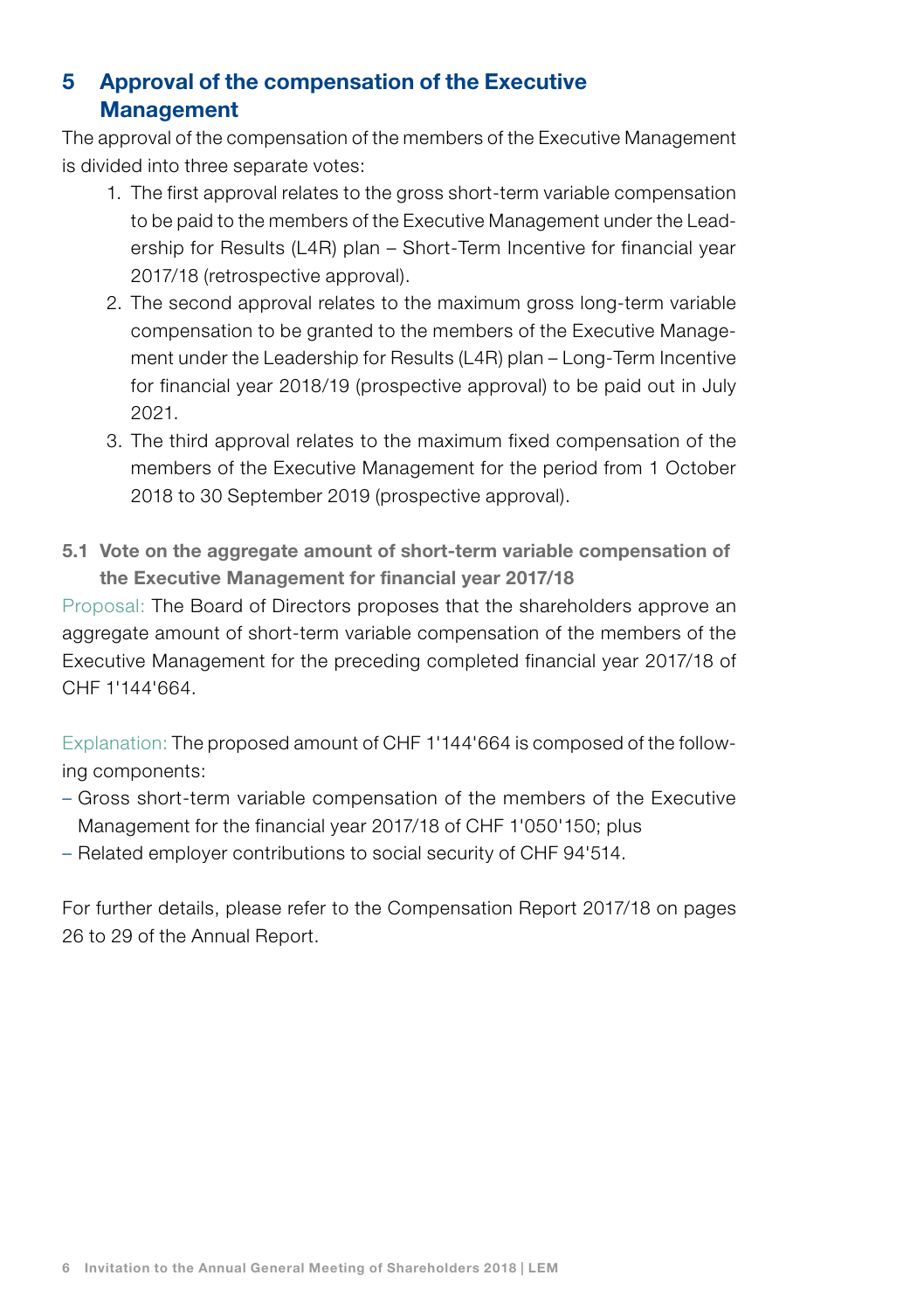5.2 Vote on the maximum aggregate amount of long-term variable compensation of the Executive Management for financial year 2018/19 Proposal: The Board of Directors proposes that the shareholders approve a maximum aggregate amount of long-term variable compensation to be granted to the members of the Executive Management for financial year 2018/19 of up to CHF 1'200'000.

Explanation: The proposed maximum amount of CHF 1'200'000 is composed of the following (nonbinding) components:

- Maximum gross long-term variable compensation under the Leadership for Results (L4R) plan of the members of the Executive Management. This maximum amount assumes that all performance targets will be reached at the maximum possible level under the L4R LTI (Long-Term Incentive) plan rules of CHF 1'000'000; plus
- Estimated related employer contributions to social security of CHF 200'000.

The L4R LTI plan is an annual long-term incentive plan which is based on the performance of LEM evaluated over a period of three consecutive fiscal years. The performance criterion is the cumulated economic value added (EVA) over these three fiscal years. For further details, please refer to the Compensation Report 2017/18 on pages 26 to 29 of the Annual Report.

The actual payout to the members of the Executive Management for grants awarded during financial year 2018/19 will be disclosed in the Compensation Report 2020/21.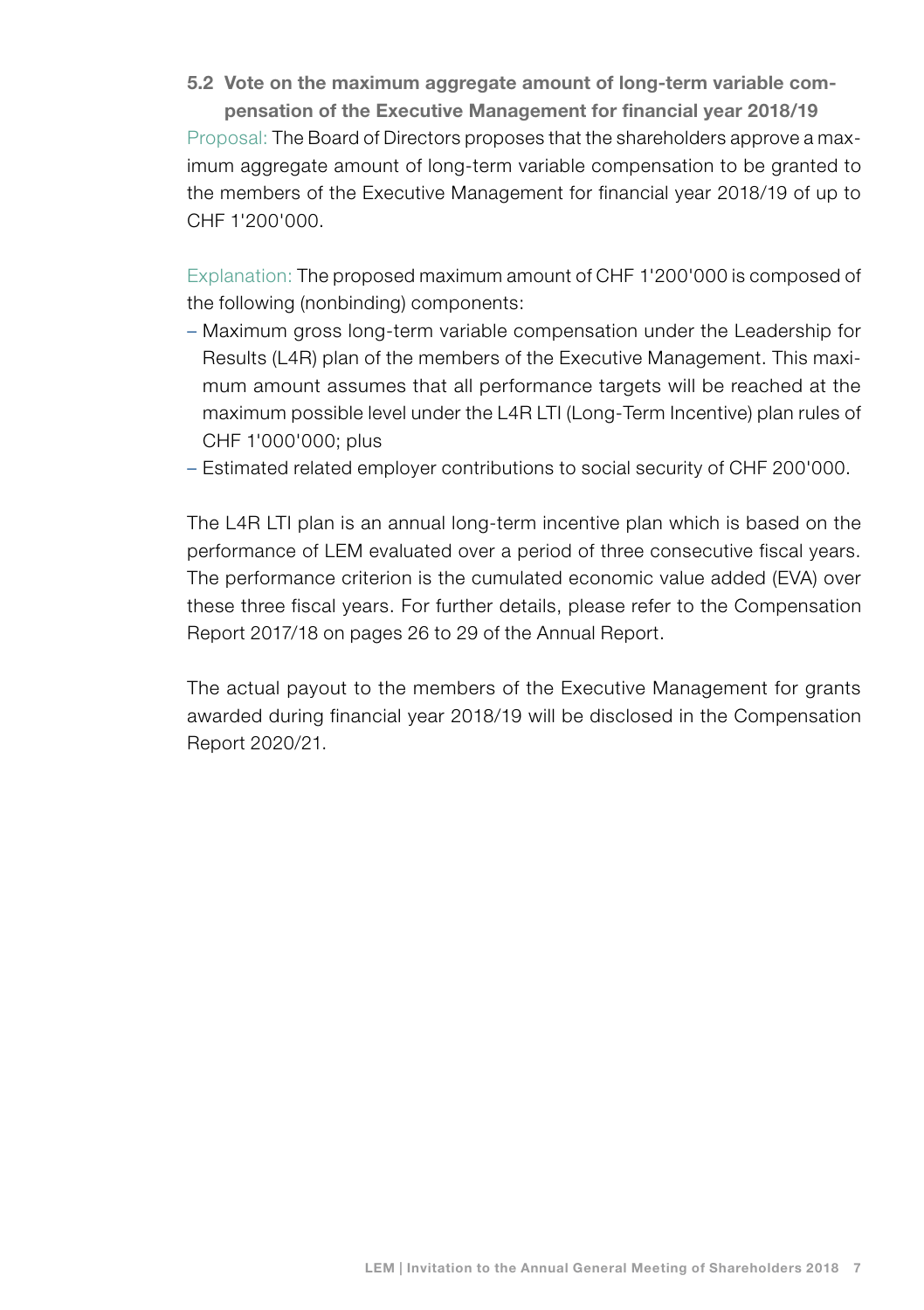5.3 Vote on the maximum aggregate amount of fixed compensation of the Executive Management for the period from 1 October 2018 to 30 September 2019

Proposal: The Board of Directors proposes that the shareholders approve a maximum aggregate amount of fixed compensation for the members of the Executive Management for the period from 1 October 2018 to 30 September 2019 of up to CHF 1'800'000.

Explanation: The proposed maximum amount of CHF 1'800'000 is composed of the following (nonbinding) components:

- Gross base salaries of the members of the Executive Management of CHF 1'470'000; plus
- Related employer contributions to social security and pension fund of CHF 330'000.

The actual payout to the members of the Executive Management for the period from 1 October 2018 to 30 September 2019 will be disclosed in the Compensation Reports 2018/19 and 2019/20, respectively.

## 6 Re-elections of members of the Board of Directors, re-election of the Chairman of the Board of Directors and election of one new member of the Board of Directors

#### 6.1 Re-elections

Proposal: The Board of Directors proposes the re-election of

- Ilan Cohen as member
- Ulrich Jakob Looser as member
- Ueli Wampfler as member
- Werner Carl Weber as member
- Andreas Hürlimann as member and Chairman (one single vote)

to the Board of Directors for a term of office of one year extending until completion of the next Annual General Meeting.

Re-elections of the proposed nominees will be held individually.

Explanation: The mandates of all members of the Board of Directors will expire at the end of the Annual General Meeting of 28 June 2018.

For further details on the nominees as well as their qualifications, see biographies in the Corporate Governance Report 2017/18 on pages 18 to 19 of the Annual Report.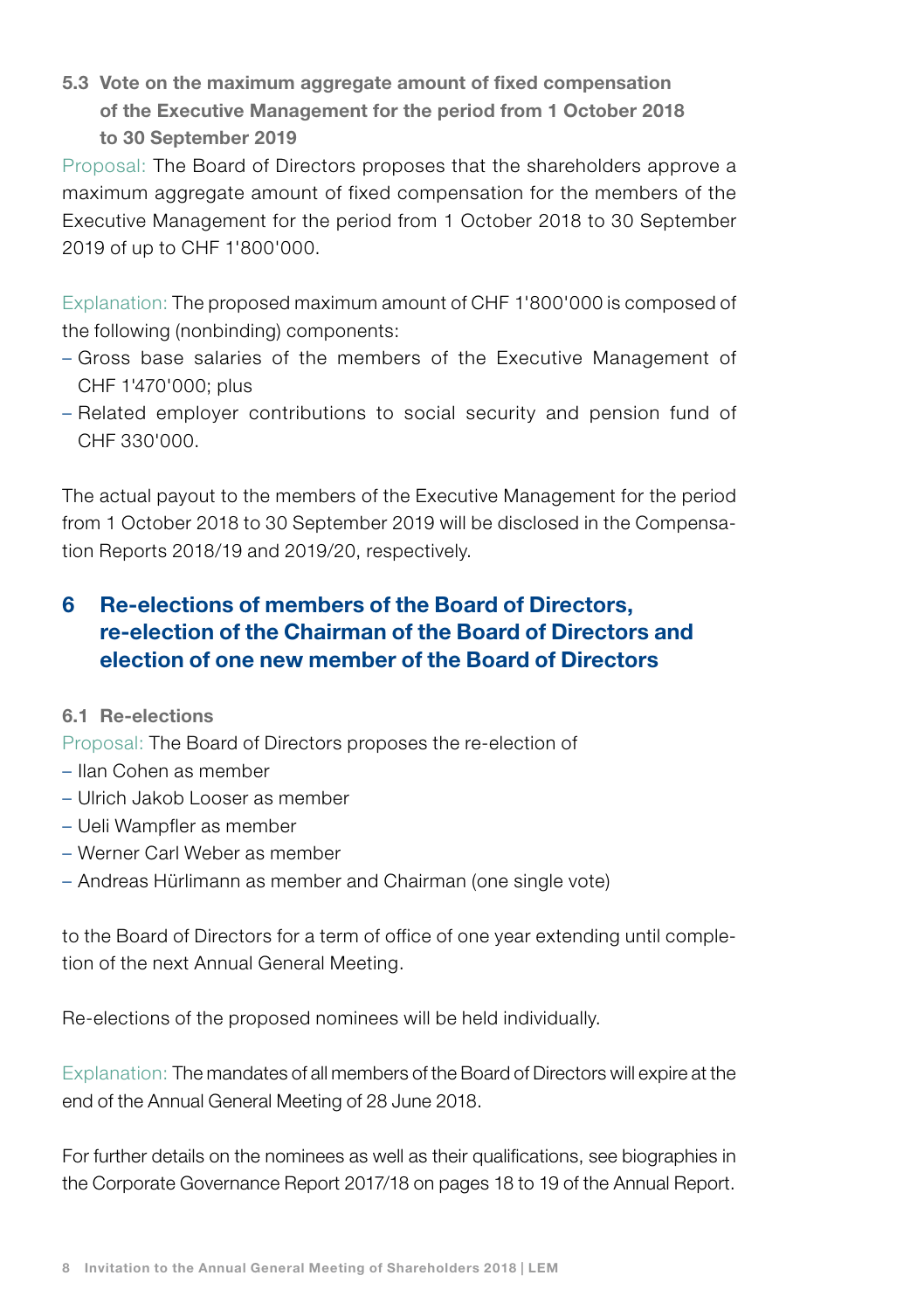#### 6.2 Election of one new member



Proposal: The Board of Directors proposes the election of François Gabella to the Board of Directors for a term of office of one year extending until completion of the next Annual General Meeting.

Explanation: François Gabella was Chief Executive Officer of LEM Group from July 2010 to March 2018. He was previously employed as Chief Executive Officer by TESA Ltd, Senior Vice President by Areva T&D Ltd, and General Manager-Power Transformers by ABB Switzerland Ltd. He is a member of the Committee of Swissmem (Zurich), chairman of the Board of Directors of Winterthur Instruments Ltd (Winterthur) and member of the Board of Directors of Optotune Ltd (Dietikon) and Switzerland Global Enterprise (Zurich).

François Gabella is a Swiss citizen, born in 1958. He received his graduate degree from École Polytechnique Fédérale de Lausanne (EPFL) and an MBA from the International Institute for Management Development (IMD).

As Chief Executive Officer of LEM Group, François Gabella has successfully led the LEM Group and achieved a phase of profitable growth and shareholder value creation. His standing for election is an opportunity to benefit from his know-how and industry insights.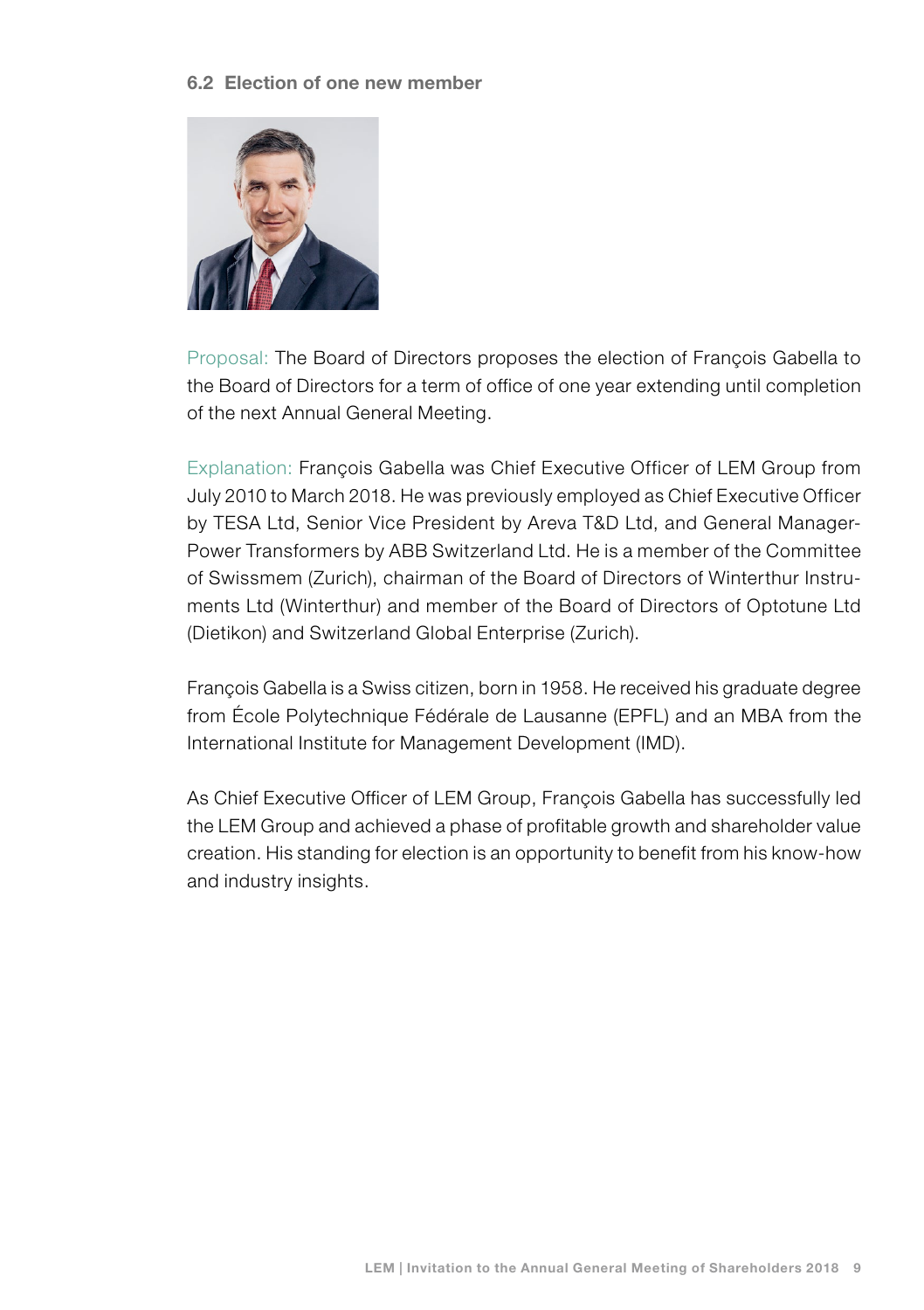## 7 Re-election and election to the Nomination & Compensation **Committee**

Proposal: The Board of Directors proposes the re-election of

- Ulrich Jakob Looser
- Andreas Hürlimann

to the Nomination & Compensation Committee for a term of office of one year extending until completion of the next Annual General Meeting. In case of reelection, Ulrich Jakob Looser will be appointed as chairman of the Nomination & Compensation Committee.

Re-elections of the proposed nominees will be held individually.

### 8 Re-election of the Independent Representative

Proposal: The Board of Directors proposes the re-election of the law firm Hartmann Dreyer, Attorneys-at-law, Boulevard de Pérolles 7, 1701 Fribourg/Freiburg, Switzerland, as Independent Representative for a term of office of one year extending until completion of the next Annual General Meeting.

### 9 Re-election of the statutory auditors

Proposal: The Board of Directors proposes the re-election of Ernst & Young Ltd., Lancy, as statutory auditors for the financial year 2018/19.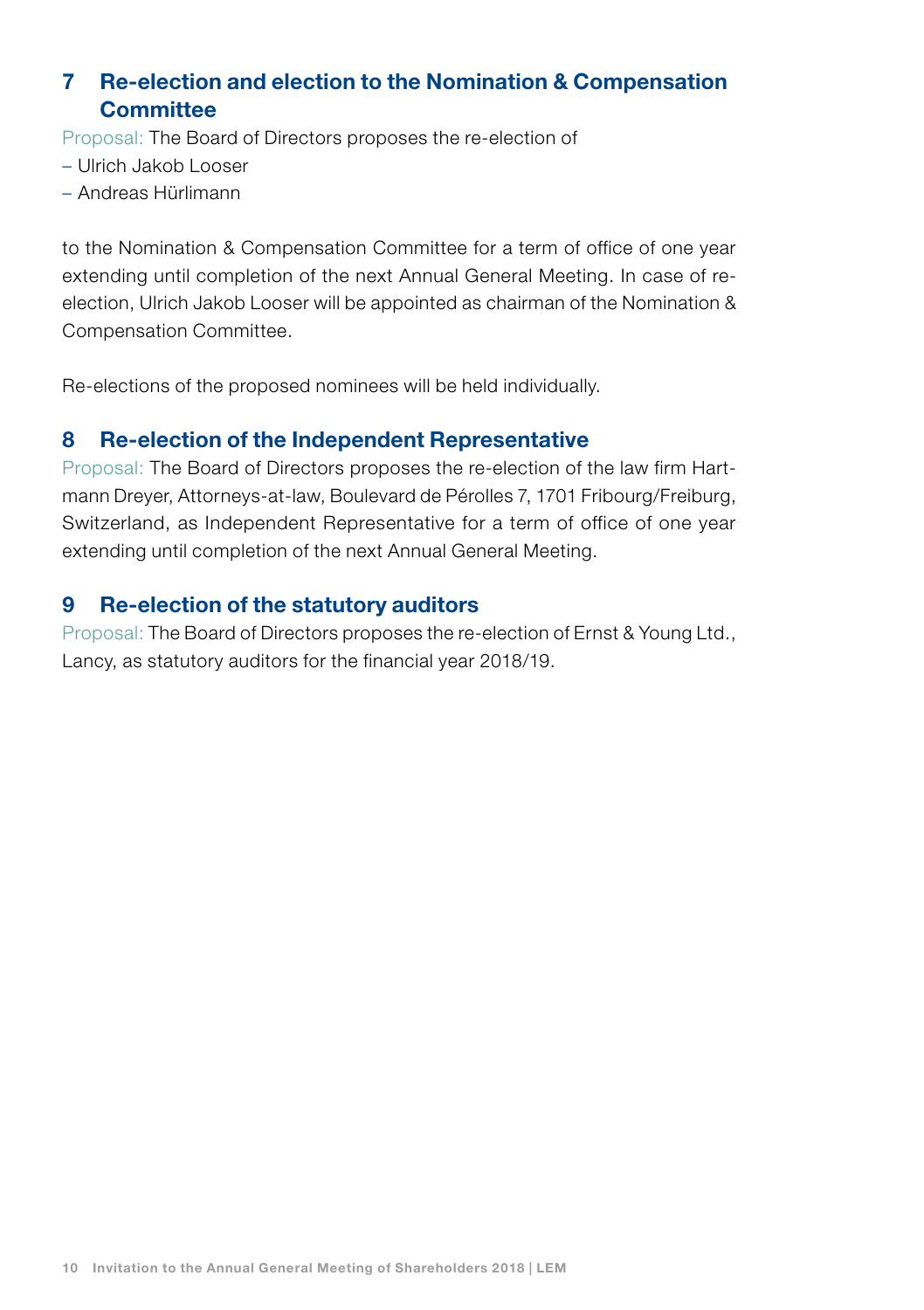# **Organizational** Information

#### Annual Report

The Annual Report 2017/18, consisting of the management report, the consolidated financial statements of the LEM Group, the annual financial statements of LEM HOLDING SA, the Compensation Report and the reports of the statutory auditors, was published on 23 May 2018 and can be accessed on LEM's website (https://www.lem.com/en/investors > Financial Reports). A hard copy of the complete Annual Report is sent to shareholders upon request to Computershare Schweiz AG, LEM HOLDING SA, P.O. Box, 4601 Olten, Switzerland. The complete Annual Report is also available for inspection as from 7 June 2018 at the registered office of LEM HOLDING SA, which is located at avenue Beauregard 1, 1700 Fribourg/Freiburg, Switzerland. The Annual Report 2017/18 is only available in English.

#### Voting Entitlement

Those shareholders entered in the share register on 15 June 2018, 17.00 hours (CEST) are entitled to vote.

From 15 June 2018, 17.00 hours (CEST) up to and including 28 June 2018, no entries will be made in the share register which would create a right to vote at this year's Annual General Meeting. Shareholders who sell parts or all of their shares before the Annual General Meeting are no longer entitled to vote to that extent.

#### Personal Attendance at the Annual General Meeting

If you wish to attend the Annual General Meeting in person, please use the enclosed application form to order your admission card.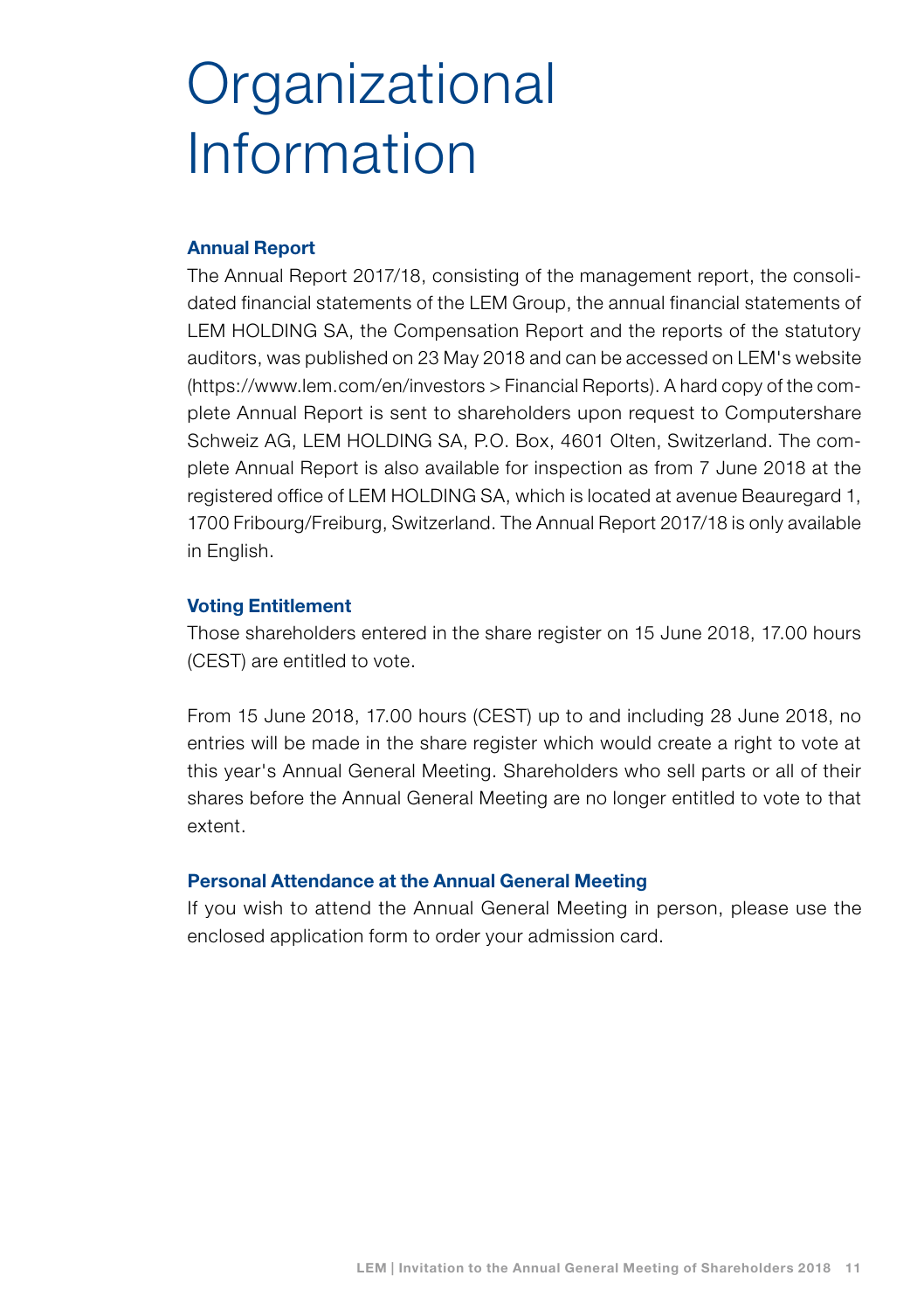#### Proxies to the Independent Representative

If you cannot attend the Annual General Meeting in person, according to Article 14 of the Articles of Association of LEM HOLDING SA, you may arrange to be represented by:

- another person, who does not need to be a shareholder, or
- the Independent Representative, Hartmann Dreyer, Attorneys-at-Law, Boulevard de Pérolles 7, P.O. Box 736, 1701 Fribourg/Freiburg, Switzerland.

The enclosed application form may be used as power of attorney to the Independent Representative and for voting instructions. Both have to be returned by enclosed envelope not later than 26 June 2018 to Computershare Schweiz AG, LEM HOLDING SA, P.O. Box, 4601 Olten, Switzerland.

To the extent you do not provide specific instructions to the Independent Representative, you instruct the Independent Representative to vote your shares in favor of the proposals of the Board of Directors with respect to the items listed on the agenda. The same shall apply for additional or alternative proposals to the agenda items included in this invitation and for new agenda items.

#### Electronic proxies and voting instructions

Alternatively, shareholders have the possibility to cast their votes by issuing electronic proxies and voting instructions to the Independent Representative via InvestorPortal shareholder platform: https://ip.computershare.ch/LEM. Further, the admission card may be requested online. Shareholders may provide or change any voting instructions they have communicated electronically until but not later than 26 June 2018 at 23.59 hours CEST. The e-voting fact sheet and requisite login data are part of the enclosed meeting materials supplied to the shareholders. Please follow the instructions.

#### **Correspondence**

We kindly request the shareholders to submit any correspondence in connection with the Annual General Meeting by priority mail to Computershare Schweiz AG, LEM HOLDING SA, P.O. Box, 4601 Olten, Switzerland.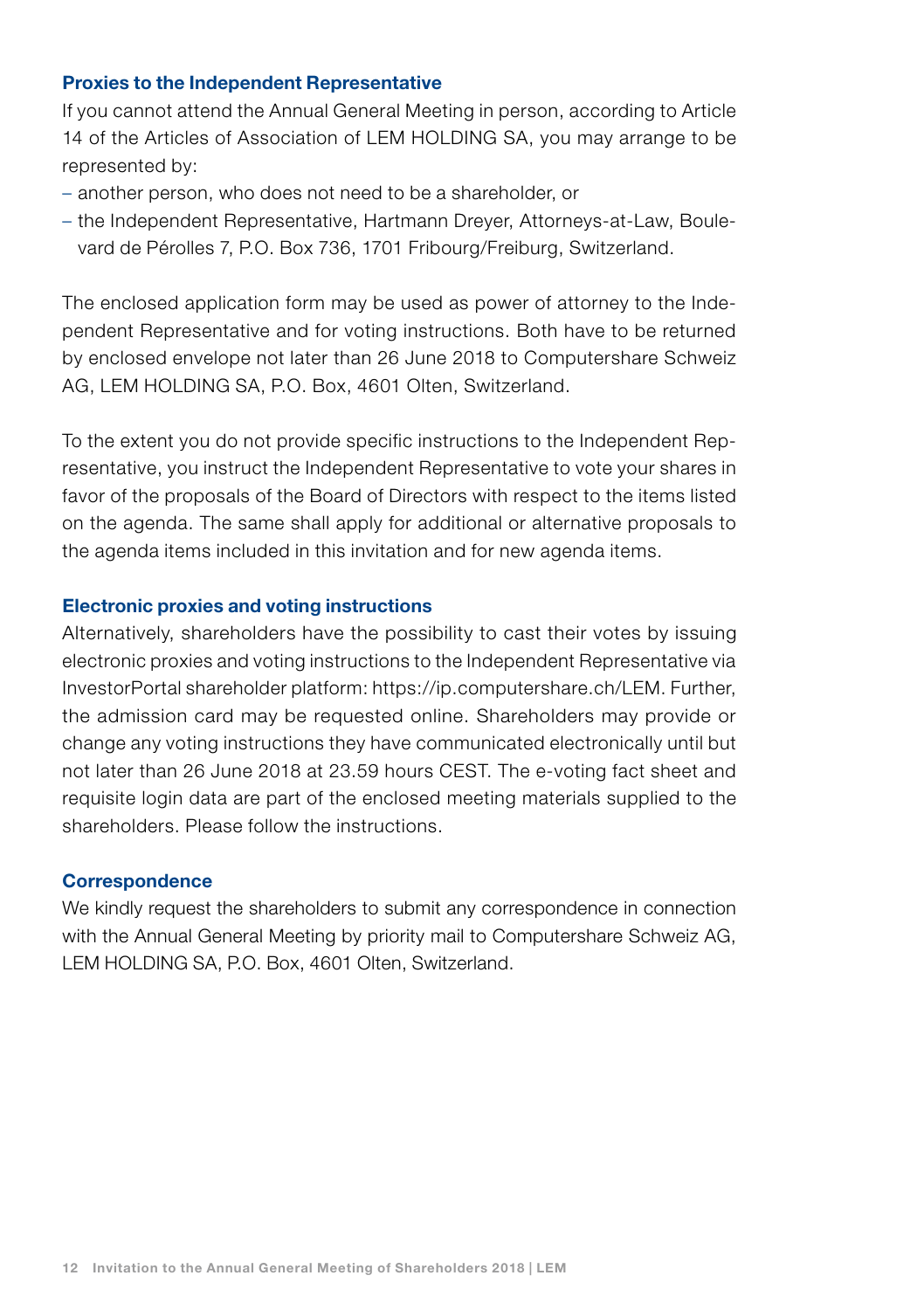#### Language

The Annual General Meeting will be held in English. Presentations will be projected in English. There will be no simultaneous interpreting into other languages.

#### Invitation

This invitation will be published in the Swiss Commercial Gazette on 7 June 2018.

At the end of the Annual General Meeting, we are pleased to welcome all shareholders to a cocktail buffet.

Fribourg/Freiburg, 7 June 2018 On behalf of the Board of Directors of LEM HOLDING SA

A. Hostiman

Andreas Hürlimann, Chairman of the Board of Directors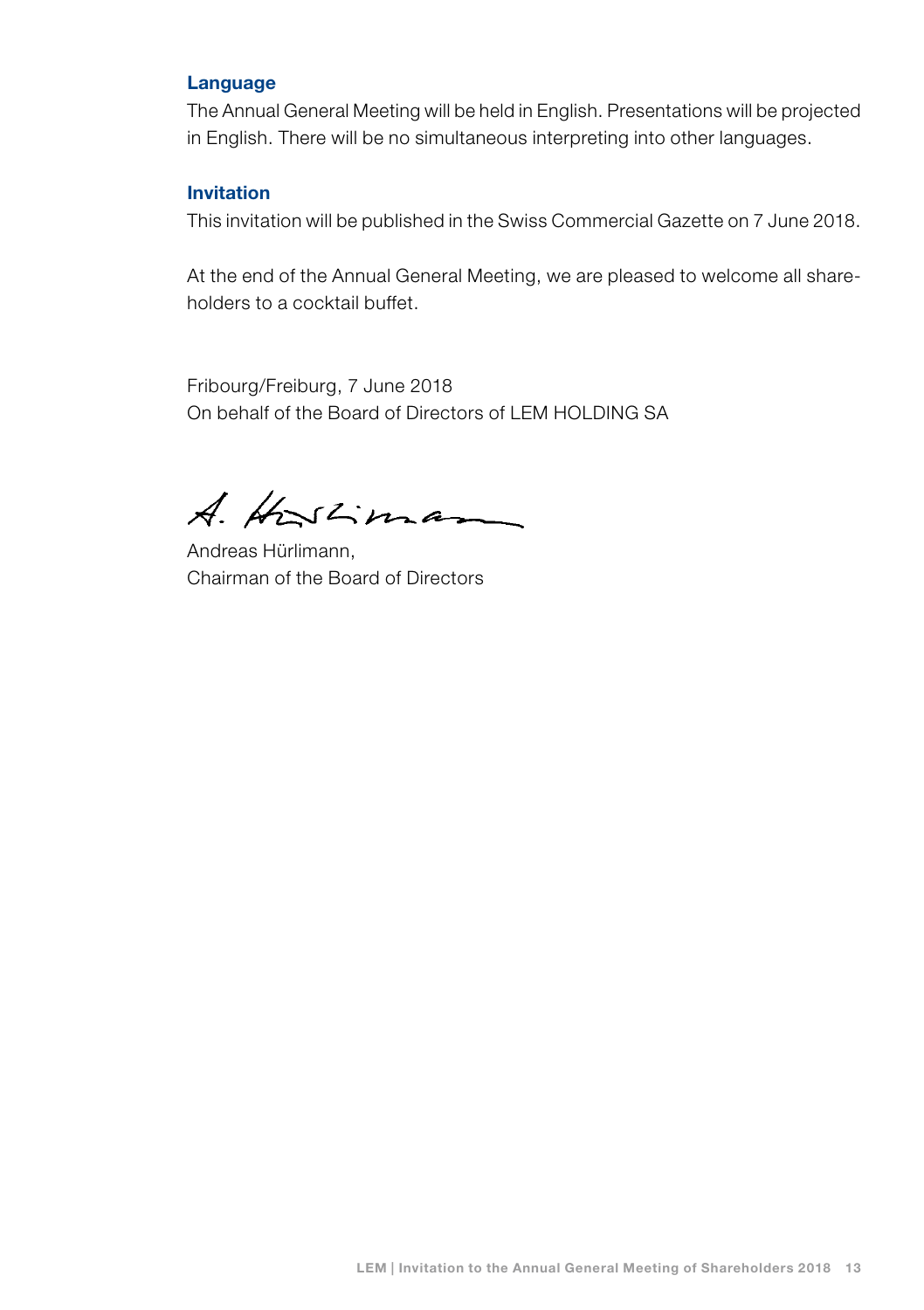## Venue